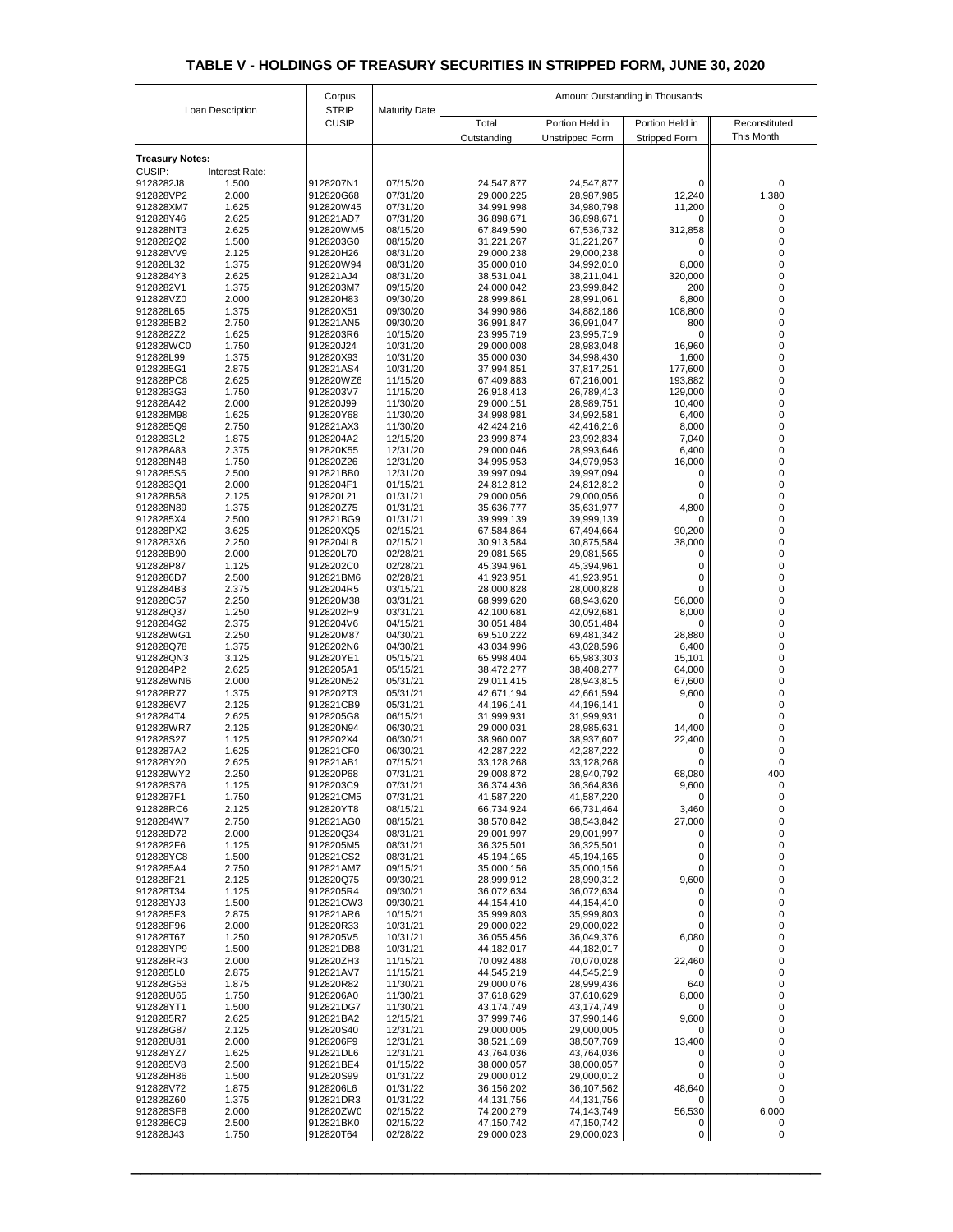|                        |                  | Corpus                       |                      | Amount Outstanding in Thousands |                           |                      |                   |  |
|------------------------|------------------|------------------------------|----------------------|---------------------------------|---------------------------|----------------------|-------------------|--|
|                        | Loan Description | <b>STRIP</b><br><b>CUSIP</b> | <b>Maturity Date</b> | Total                           | Portion Held in           | Portion Held in      | Reconstituted     |  |
|                        |                  |                              |                      | Outstanding                     | <b>Unstripped Form</b>    | <b>Stripped Form</b> | This Month        |  |
| 912828W55<br>912828ZA1 | 1.875<br>1.125   | 9128206R3<br>912821DW2       | 02/28/22<br>02/28/22 | 38,715,219<br>46,045,002        | 38,715,219<br>46,045,002  | 0.                   | 0                 |  |
| 9128286H8              | 2.375            | 912821BQ7                    | 03/15/22             | 37,999,989                      | 37,999,989                |                      |                   |  |
| 912828J76<br>912828W89 | 1.750<br>1.875   | 912820U21<br>9128206V4       | 03/31/22<br>03/31/22 | 29,000,002<br>38,116,206        | 28,992,802<br>38,114,606  | 7,200<br>1,600       |                   |  |
| 912828ZG8              | 0.375            | 912821EA9                    | 03/31/22             | 45,375,965                      | 45,375,965                |                      |                   |  |
| 9128286M7<br>912828WZ9 | 2.250<br>1.750   | 912821BU8<br>912820U70       | 04/15/22<br>04/30/22 | 38,005,670<br>29,106,104        | 38,005,670<br>29,094,744  | 11,360               | 0                 |  |
| 912828X47<br>912828ZM5 | 1.875<br>0.125   | 9128207A9<br>912821EF8       | 04/30/22<br>04/30/22 | 38,640,820<br>45,647,121        | 38,633,140<br>45,647,121  | 7,680                |                   |  |
| 912828SV3              | 1.750            | 912820E29                    | 05/15/22             | 68,984,549                      | 68,926,937                | 57,612               | 11,200            |  |
| 9128286U9<br>912828XD7 | 2.125<br>1.875   | 912821BZ7<br>912820V46       | 05/15/22<br>05/31/22 | 50,944,838<br>28,999,681        | 50,922,838<br>28,999,681  | 22,000               |                   |  |
| 912828XR6              | 1.750            | 9128207G6                    | 05/31/22             | 38,090,150                      | 38,090,150                |                      |                   |  |
| 912828ZR4<br>9128286Y1 | 0.125<br>1.750   | 912821EL5<br>912821CE3       | 05/31/22<br>06/15/22 | 48,618,563<br>38,000,134        | 48,618,563<br>38,000,134  | 0                    |                   |  |
| 912828XG0              | 2.125            | 912820V87                    | 06/30/22             | 29,000,014                      | 28,977,614                | 22,400               |                   |  |
| 912828XW5<br>912828ZX1 | 1.750<br>0.125   | 9128207L5<br>912821EQ4       | 06/30/22<br>06/30/22 | 38, 132, 747<br>52,291,316      | 38,127,147<br>52,291,316  | 5,600                |                   |  |
| 9128287C8              | 1.750            | 912821CK9                    | 07/15/22             | 38,318,602                      | 38,318,602                |                      |                   |  |
| 912828XQ8<br>9128282P4 | 2.000<br>1.875   | 912820W52<br>9128207R2       | 07/31/22<br>07/31/22 | 29,000,008<br>37,457,039        | 28,996,008<br>37,441,359  | 4,000<br>15,680      |                   |  |
| 912828TJ9              | 1.625            | 912820RU3                    | 08/15/22             | 65,994,896                      | 65,524,911                | 469,985              |                   |  |
| 912828YA2<br>912828L24 | 1.500<br>1.875   | 912821CQ6<br>912820X28       | 08/15/22<br>08/31/22 | 62,796,948<br>28,999,997        | 62,796,948<br>28,999,997  |                      |                   |  |
| 9128282S8              | 1.625            | 9128203K1<br>912821CV5       | 08/31/22             | 35,065,529                      | 35,065,529                |                      |                   |  |
| 912828YF1<br>912828L57 | 1.500<br>1.750   | 912820X69                    | 09/15/22<br>09/30/22 | 37,999,913<br>28,995,021        | 37,999,913<br>28,995,021  | U.<br>0              |                   |  |
| 9128282W9<br>912828YK0 | 1.875<br>1.375   | 9128203P0<br>912821CZ6       | 09/30/22<br>10/15/22 | 38,229,346<br>38,000,011        | 38,229,346<br>38,000,011  | 0                    |                   |  |
| 912828M49              | 1.875            | 912820Y27                    | 10/31/22             | 28,999,763                      | 28,999,763                |                      |                   |  |
| 9128283C2<br>912828TY6 | 2.000<br>1.625   | 9128203T2<br>912820SH1       | 10/31/22<br>11/15/22 | 34,850,242<br>121,993,264       | 34,850,242<br>121,968,344 | 24,920               |                   |  |
| 912828M80              | 2.000            | 912820Y76                    | 11/30/22             | 64,845,013                      | 64,845,013                |                      |                   |  |
| 912828YW4<br>912828N30 | 1.625<br>2.125   | 912821DK8<br>912820Z34       | 12/15/22<br>12/31/22 | 38,000,137<br>67,444,612        | 38,000,137<br>67,427,012  | 17,600               |                   |  |
| 912828Z29              | 1.500            | 912821DP7                    | 01/15/23             | 39,215,875                      | 39,215,875                | 0                    |                   |  |
| 912828P38<br>9128283U2 | 1.750<br>2.375   | 912820Z83<br>9128204J3       | 01/31/23<br>01/31/23 | 29,520,865<br>38,997,043        | 29,490,465<br>38,865,843  | 30,400<br>131,200    |                   |  |
| 912828UN8              | 2.000            | 912820B30                    | 02/15/23             | 66,000,846                      | 65,974,591                | 26,255               |                   |  |
| 912828Z86<br>912828P79 | 1.375<br>1.500   | 912821DU6<br>9128202D8       | 02/15/23<br>02/28/23 | 54,899,736<br>37,376,151        | 54,899,736<br>37,376,151  |                      |                   |  |
| 9128284A5              | 2.625            | 9128204P9                    | 02/28/23             | 43,532,563                      | 43,532,563                |                      |                   |  |
| 912828ZD5<br>912828Q29 | 0.500<br>1.500   | 912821DZ5<br>9128202J5       | 03/15/23<br>03/31/23 | 38,036,596<br>34,671,134        | 38,036,596<br>34,671,134  |                      |                   |  |
| 9128284D9              | 2.500            | 9128204T1                    | 03/31/23             | 41,165,502                      | 41,165,502                |                      |                   |  |
| 912828ZH6<br>912828R28 | 0.250<br>1.625   | 912821ED3<br>9128202P1       | 04/15/23<br>04/30/23 | 40,131,480<br>35,440,730        | 40,131,480<br>35,440,730  |                      |                   |  |
| 9128284L1<br>912828VB3 | 2.750<br>1.750   | 9128204Y0<br>912820F36       | 04/30/23<br>05/15/23 | 39,466,440<br>66,000,762        | 39,466,440<br>65,675,812  | 324,950              |                   |  |
| 912828ZP8              | 0.125            | 912821EJ0                    | 05/15/23             | 64,211,656                      | 64,211,656                |                      |                   |  |
| 912828R69<br>9128284S6 | 1.625<br>2.750   | 9128202U0<br>9128205D5       | 05/31/23<br>05/31/23 | 35,132,561<br>42,253,198        | 35,132,561<br>42,253,198  |                      |                   |  |
| 912828ZU7              | 0.250            | 912821EP6                    | 06/15/23             | 44,625,569                      | 44,625,569                |                      |                   |  |
| 912828S35<br>9128284U1 | 1.375<br>2.625   | 9128202Y2<br>9128205J2       | 06/30/23<br>06/30/23 | 32,084,552<br>40,483,254        | 32,084,552<br>40,483,254  |                      |                   |  |
| 912828S92              | 1.250            | 9128203D7                    | 07/31/23             | 29,955,431                      | 29,873,511                | 81,920               |                   |  |
| 912828Y61<br>912828VS6 | 2.750<br>2.500   | 912821AE5<br>912820G84       | 07/31/23<br>08/15/23 | 37,954,982<br>65,999,916        | 37,937,382<br>65,977,869  | 17,600<br>22,047     | 0                 |  |
| 9128282D1              | 1.375            | 9128205N3                    | 08/31/23             | 29,914,893                      | 29,914,893                | 0                    |                   |  |
| 9128284X5<br>912828T26 | 2.750<br>1.375   | 912821AK1<br>9128205S2       | 08/31/23<br>09/30/23 | 39,607,836<br>29,706,834        | 39,607,836<br>29,706,834  |                      |                   |  |
| 9128285D8              | 2.875            | 912821AP0                    | 09/30/23             | 37,999,866                      | 37,999,866                | 0                    |                   |  |
| 912828T91<br>9128285K2 | 1.625<br>2.875   | 9128205W3<br>912821AT2       | 10/31/23<br>10/31/23 | 29,692,711<br>38,999,890        | 29,692,711<br>38,990,290  | 0<br>9,600           | $\mathbf{\Omega}$ |  |
| 912828WE6<br>912828U57 | 2.750<br>2.125   | 912820J65<br>9128206B8       | 11/15/23<br>11/30/23 | 65,996,109<br>30,980,363        | 64,390,292<br>30,980,363  | 1,605,817            | 6,000             |  |
| 9128285P1              | 2.875            | 912821AY1                    | 11/30/23             | 43,512,587                      | 43,512,587                |                      |                   |  |
| 912828V23<br>9128285U0 | 2.250<br>2.625   | 9128206G7<br>912821BC8       | 12/31/23<br>12/31/23 | 31,723,494<br>40,998,539        | 31,723,494<br>40,998,539  | 0                    |                   |  |
| 912828V80              | 2.250            | 9128206M4                    | 01/31/24             | 29,775,684                      | 29,775,684                | 0                    |                   |  |
| 9128285Z9<br>912828B66 | 2.500<br>2.750   | 912821BH7<br>912820L47       | 01/31/24<br>02/15/24 | 41,000,039<br>65,996,824        | 41,000,039<br>65,741,095  | 0<br>255,729         | 5,000             |  |
| 912828W48              | 2.125            | 9128206S1                    | 02/29/24             | 31,879,252                      | 31,879,252                |                      |                   |  |
| 9128286G0<br>912828W71 | 2.375<br>2.125   | 912821BN4<br>9128206W2       | 02/29/24<br>03/31/24 | 42,973,164<br>72,389,805        | 42,973,164<br>72,389,805  |                      |                   |  |
| 912828X70              | 2.000            | 9128207B7                    | 04/30/24             | 31,818,596                      | 31,818,596                |                      |                   |  |
| 9128286R6<br>912828WJ5 | 2.250<br>2.500   | 912821BX2<br>912820N29       | 04/30/24<br>05/15/24 | 41,523,405<br>65,994,795        | 41,523,405<br>65,984,414  | 10,381               | 6,000             |  |
| 912828XT2              | 2.000            | 9128207H4                    | 05/31/24             | 76,675,617                      | 76,675,617                |                      |                   |  |
| 912828XX3<br>9128286Z8 | 2.000<br>1.750   | 9128207M3<br>912821CH6       | 06/30/24<br>06/30/24 | 31,403,548<br>43,344,818        | 31,403,548<br>43,344,818  |                      |                   |  |
| 9128282N9<br>912828Y87 | 2.125<br>1.750   | 9128207S0<br>912821CN3       | 07/31/24<br>07/31/24 | 30,846,907                      | 30,846,907                | 0                    |                   |  |
| 912828D56              | 2.375            | 912820P84                    | 08/15/24             | 42,627,408<br>65,998,692        | 42,627,408<br>65,913,656  | 85,036               |                   |  |
| 9128282U3              | 1.875            | 9128203L9                    | 08/31/24             | 28,877,629                      | 28,877,629                | $\mathbf{0}$         | 0                 |  |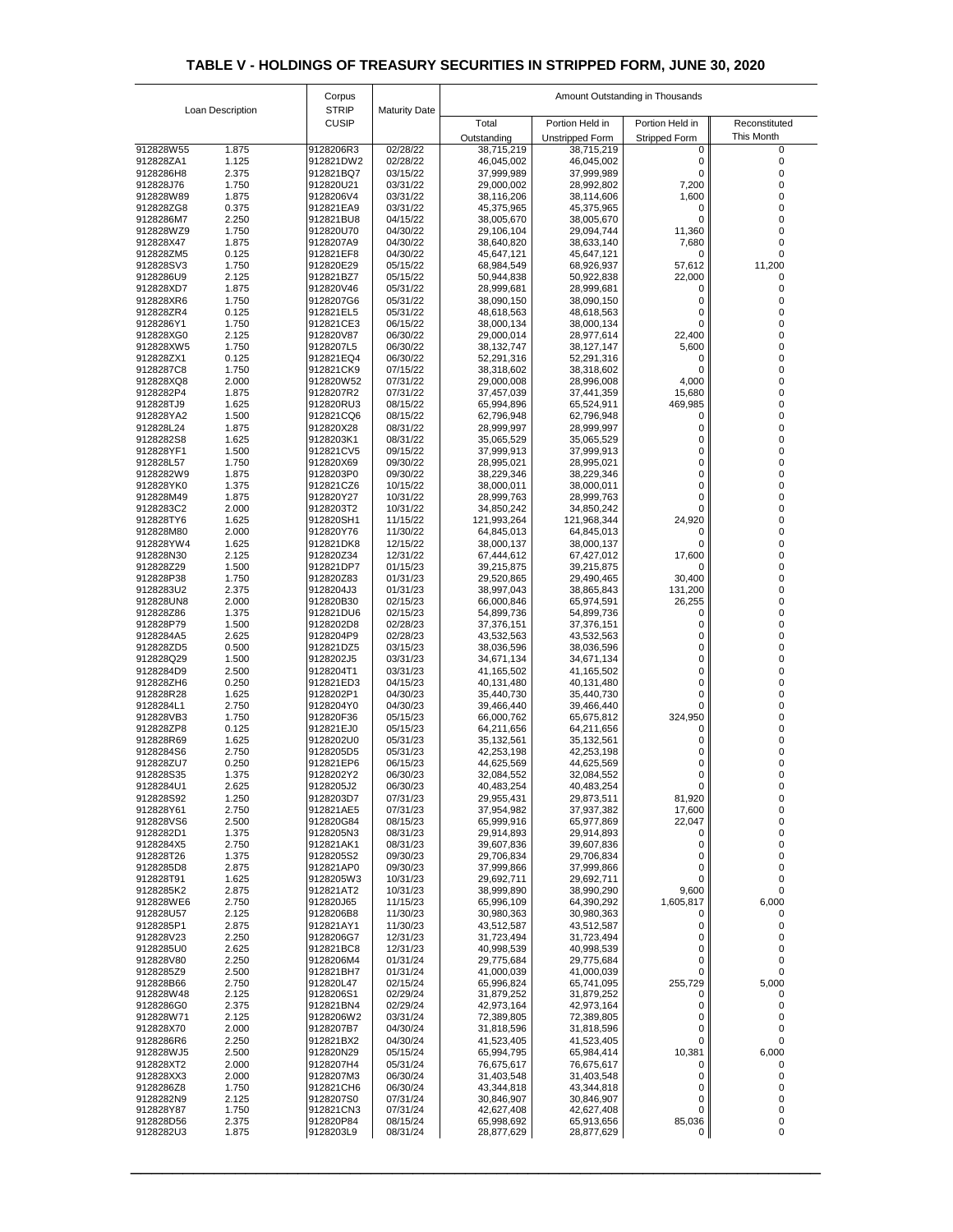|                             |                         | Corpus                 |                      | Amount Outstanding in Thousands |                                      |                           |                             |  |
|-----------------------------|-------------------------|------------------------|----------------------|---------------------------------|--------------------------------------|---------------------------|-----------------------------|--|
|                             | Loan Description        | <b>STRIP</b>           | <b>Maturity Date</b> |                                 |                                      |                           |                             |  |
|                             |                         | <b>CUSIP</b>           |                      | Total                           | Portion Held in                      | Portion Held in           | Reconstituted<br>This Month |  |
| 912828YE4                   | 1.250                   | 912821CT0              | 08/31/24             | Outstanding<br>46,324,103       | <b>Unstripped Form</b><br>46,324,103 | <b>Stripped Form</b><br>0 | 0                           |  |
| 9128282Y5                   | 2.125                   | 9128203Q8              | 09/30/24             | 31,480,100                      | 31,480,100                           | $\mathbf{0}$              | 0                           |  |
| 912828YH7<br>9128283D0      | 1.500<br>2.250          | 912821CX1<br>9128203U9 | 09/30/24<br>10/31/24 | 45,258,960<br>28,700,490        | 45,258,960<br>28,687,690             | 12,800                    | 0                           |  |
| 912828YM6                   | 1.500                   | 912821DC6              | 10/31/24             | 45,286,641                      | 45,286,641                           | 0                         |                             |  |
| 912828G38                   | 2.250                   | 912820R58              | 11/15/24             | 66,031,911                      | 66,030,351                           | 1,560                     |                             |  |
| 9128283J7<br>912828YV6      | 2.125<br>1.500          | 9128203Z8<br>912821DH5 | 11/30/24<br>11/30/24 | 29,519,458<br>44,254,945        | 29,519,458<br>44,254,945             | $\Omega$<br>0             |                             |  |
| 9128283P3                   | 2.250                   | 9128204D6              | 12/31/24             | 31,660,300                      | 31,660,300                           | 0                         |                             |  |
| 912828YY0                   | 1.750                   | 912821DM4              | 12/31/24             | 44,858,744                      | 44,858,744                           | 0                         |                             |  |
| 9128283V0<br>912828Z52      | 2.500<br>1.375          | 9128204K0<br>912821DS1 | 01/31/25<br>01/31/25 | 32,115,181<br>45,231,843        | 32,115,181<br>45,231,843             | 0<br>0                    |                             |  |
| 912828J27                   | 2.000                   | 912820T31              | 02/15/25             | 65,988,280                      | 65,487,879                           | 500,401                   | 0                           |  |
| 9128283Z1                   | 2.750                   | 9128204Q7              | 02/28/25             | 36,070,112                      | 36,070,112                           | O                         |                             |  |
| 912828ZC7                   | 1.125                   | 912821DX0              | 02/28/25             | 47,196,554                      | 47,196,554                           | 0                         |                             |  |
| 9128284F4<br>912828ZF0      | 2.625<br>0.500          | 9128204U8<br>912821EB7 | 03/31/25<br>03/31/25 | 34,108,089<br>46,512,284        | 34,108,089<br>46,512,284             | 0<br>0                    |                             |  |
| 9128284M9                   | 2.875                   | 9128204Z7              | 04/30/25             | 32,701,484                      | 32,701,484                           | 0                         |                             |  |
| 912828ZL7                   | 0.375                   | 912821EG6              | 04/30/25             | 46,734,370                      | 46,734,370                           | $\Omega$                  |                             |  |
| 912828XB1<br>9128284R8      | 2.125<br>2.875          | 912820U96<br>9128205F0 | 05/15/25<br>05/31/25 | 66,521,989<br>35,211,597        | 66,509,008<br>35,211,597             | 12,981<br>0               | 15,800                      |  |
| 912828ZT0                   | 0.250                   | 912821EM3              | 05/31/25             | 49,724,255                      | 49,724,255                           | 0                         |                             |  |
| 912828XZ8                   | 2.750                   | 912821AA3              | 06/30/25             | 33,736,098                      | 33,736,098                           | 0                         |                             |  |
| 912828ZW3<br>912828Y79      | 0.250<br>2.875          | 912821ER2<br>912821AF2 | 06/30/25<br>07/31/25 | 53,428,393<br>31,629,113        | 53,428,393<br>31,629,113             | 0<br>0                    |                             |  |
| 912828K74                   | 2.000                   | 912820W78              | 08/15/25             | 66,479,519                      | 66,314,959                           | 164,560                   | 0                           |  |
| 9128284Z0                   | 2.750                   | 912821AL9              | 08/31/25             | 33,184,893                      | 33,184,893                           | 0                         | 0                           |  |
| 9128285C0                   | 3.000                   | 912821AQ8<br>912821AU9 | 09/30/25             | 31,000,000                      | 31,000,000                           | 0                         |                             |  |
| 9128285J5<br>912828M56      | 3.000<br>2.250          | 912820Y43              | 10/31/25<br>11/15/25 | 30,999,999<br>66,120,819        | 30,986,399<br>66,060,410             | 13,600<br>60,409          |                             |  |
| 9128285N6                   | 2.875                   | 912821AZ8              | 11/30/25             | 34,809,191                      | 34,809,191                           | $\Omega$                  |                             |  |
| 9128285T3                   | 2.625                   | 912821BD6              | 12/31/25             | 32,000,157                      | 32,000,157                           |                           |                             |  |
| 9128286A3<br>912828P46      | 2.625<br>1.625          | 912821BJ3<br>9128202A4 | 01/31/26<br>02/15/26 | 32,000,104<br>64,940,660        | 32,000,104<br>64,725,380             | 215,280                   |                             |  |
| 9128286F2                   | 2.500                   | 912821BP9              | 02/28/26             | 33,540,101                      | 33,540,101                           | $\Omega$                  |                             |  |
| 9128286L9                   | 2.250                   | 912821BT1              | 03/31/26             | 31,999,971                      | 31,999,971                           |                           |                             |  |
| 9128286S4<br>912828R36      | 2.375<br>1.625          | 912821BY0<br>9128202R7 | 04/30/26<br>05/15/26 | 32,408,242<br>69,496,759        | 32,408,242<br>69,466,478             | 0<br>30,281               | 3,200                       |  |
| 9128286X3                   | 2.125                   | 912821CD5              | 05/31/26             | 35,361,567                      | 35,361,567                           | 0                         |                             |  |
| 9128287B0                   | 1.875                   | 912821CJ2              | 06/30/26             | 33,828,122                      | 33,828,122                           |                           |                             |  |
| 912828Y95<br>9128282A7      | 1.875<br>1.500          | 912821CP8<br>9128205K9 | 07/31/26<br>08/15/26 | 33,271,132                      | 33,271,132                           | 0                         |                             |  |
| 912828YD6                   | 1.375                   | 912821CU7              | 08/31/26             | 65,349,241<br>36, 155, 382      | 65,346,241<br>36, 155, 382           | 3,000<br>$\Omega$         |                             |  |
| 912828YG9                   | 1.625                   | 912821CY9              | 09/30/26             | 35,324,210                      | 35,324,210                           |                           |                             |  |
| 912828YQ7                   | 1.625                   | 912821DD4              | 10/31/26             | 35,345,667                      | 35,345,667                           | 0                         |                             |  |
| 912828U24<br>912828YU8      | 2.000<br>1.625          | 9128205Y9<br>912821DJ1 | 11/15/26<br>11/30/26 | 69,134,575<br>34,540,488        | 69,133,026<br>34,540,488             | 1,549<br>0                |                             |  |
| 912828YX2                   | 1.750                   | 912821DN2              | 12/31/26             | 35,011,701                      | 35,011,701                           |                           |                             |  |
| 912828Z78                   | 1.500                   | 912821DT9              | 01/31/27             | 35,304,301                      | 35,304,301                           |                           |                             |  |
| 912828V98<br>912828ZB9      | 2.250<br>1.125          | 9128206P7<br>912821DY8 | 02/15/27<br>02/28/27 | 65,815,868<br>36,836,324        | 65,812,238<br>36,836,324             | 3,630<br>$\Omega$         |                             |  |
| 912828ZE3                   | 0.625                   | 912821EC5              | 03/31/27             | 36,302,505                      | 36,302,505                           |                           |                             |  |
| 912828ZN3                   | 0.500                   | 912821EH4              | 04/30/27             | 38,039,590                      | 38,039,590                           |                           |                             |  |
| 912828X88<br>912828ZS2      | 2.375<br>0.500          | 9128207D3<br>912821EN1 | 05/15/27<br>05/31/27 | 71,050,221<br>41,989,355        | 71,038,136<br>41,989,355             | 12,085<br>$\Omega$        |                             |  |
| 912828ZV5                   | 0.500                   | 912821ES0              | 06/30/27             | 46,607,732                      | 46,607,732                           | 0                         |                             |  |
| 9128282R0                   | 2.250                   | 9128203H8              | 08/15/27             | 69,915,360                      | 69,914,380                           | 980                       | 0                           |  |
| 9128283F5<br>9128283W8      | 2.250<br>2.750          | 9128203W5<br>9128204M6 | 11/15/27<br>02/15/28 | 66,474,111<br>70,572,105        | 66,473,491<br>70,157,705             | 620<br>414,400            | 0<br>0                      |  |
| 9128284N7                   | 2.875                   | 9128205B9              | 05/15/28             | 75,112,231                      | 75,104,231                           | 8,000                     | 0                           |  |
| 9128284V9                   | 2.875                   | 912821AH8              | 08/15/28             | 75,495,710                      | 75,493,450                           | 2,260                     | 0                           |  |
| 9128285M8<br>9128286B1      | 3.125<br>2.625          | 912821AW5<br>912821BL8 | 11/15/28<br>02/15/29 | 80,505,854<br>81,505,475        | 80,502,978<br>80,904,995             | 2,877<br>600,480          | 0                           |  |
| 9128286T2                   | 2.375                   | 912821CA1              | 05/15/29             | 84,427,059                      | 84,401,619                           | 25,440                    |                             |  |
| 912828YB0                   | 1.625                   | 912821CR4              | 08/15/29             | 92,618,670                      | 92,571,830                           | 46,840                    | 0                           |  |
| 912828YS3                   | 1.750                   | 912821DF9              | 11/15/29             | 88,552,507                      | 88,552,507                           | 0                         | 0                           |  |
| 912828Z94<br>912828ZQ6      | 1.500<br>0.625          | 912821DV4<br>912821EK7 | 02/15/30<br>05/15/30 | 88,112,596<br>78,335,514        | 88,019,596<br>76,835,514             | 93,000<br>1,500,000       | 0<br>0                      |  |
| <b>Total Treasury Notes</b> |                         |                        |                      | 10,314,428,303                  | 10,305,368,047                       | 9,060,256                 | 54,980                      |  |
| <b>Treasury Bonds:</b>      |                         |                        |                      |                                 |                                      |                           |                             |  |
| <b>CUSIP:</b><br>912810EG9  | Interest Rate:<br>8.750 | 912803AU7              | 08/15/20             | 17,059,306                      | 16,104,035                           | 955,271                   | 31,000                      |  |
| 912810EH7                   | 7.875                   | 912803AV5              | 02/15/21             | 10,075,573                      | 9,438,820                            | 636,753                   | 0                           |  |
| 912810EJ3                   | 8.125                   | 912803AW3              | 05/15/21             | 10,066,788                      | 9,512,785                            | 554,003                   | 0                           |  |
| 912810EK0<br>912810EL8      | 8.125<br>8.000          | 912803AX1<br>912803AY9 | 08/15/21<br>11/15/21 | 9,506,382<br>30,632,194         | 9,092,712<br>28,141,700              | 413,671<br>2,490,495      | 21,000<br>$\mathbf 0$       |  |
| 912810EM6                   | 7.250                   | 912803AZ6              | 08/15/22             | 10,127,790                      | 9,412,550                            | 715,241                   | 7,200                       |  |
| 912810EN4                   | 7.625                   | 912803BA0              | 11/15/22             | 7,423,626                       | 6,807,569                            | 616,057                   | 8,000                       |  |
| 912810EP9                   | 7.125                   | 912803BB8              | 02/15/23             | 15,782,061                      | 15,470,790                           | 311,271                   | 1,920                       |  |
| 912810EQ7<br>912810ES3      | 6.250<br>7.500          | 912803BC6<br>912803BD4 | 08/15/23<br>11/15/24 | 22,659,044<br>9,604,162         | 22,301,104<br>9,015,593              | 357,940<br>588,569        | 6,493<br>19,040             |  |
| 912810ET1                   | 7.625                   | 912803BE2              | 02/15/25             | 9,509,170                       | 8,954,259                            | 554,911                   | 6,400                       |  |
| 912810EV6                   | 6.875                   | 912803BF9              | 08/15/25             | 11,187,207                      | 10,295,922                           | 891,285                   | 8,640                       |  |
| 912810EW4<br>912810EX2      | 6.000<br>6.750          | 912803BG7<br>912803BH5 | 02/15/26<br>08/15/26 | 12,837,916<br>8,810,418         | 12,690,340<br>8,209,518              | 147,576<br>600,900        | 32,000<br>1,600             |  |
| 912810EY0                   | 6.500                   | 912803BJ1              | 11/15/26             | 10,860,177                      | 9,803,071                            | 1,057,106                 | $\boldsymbol{0}$            |  |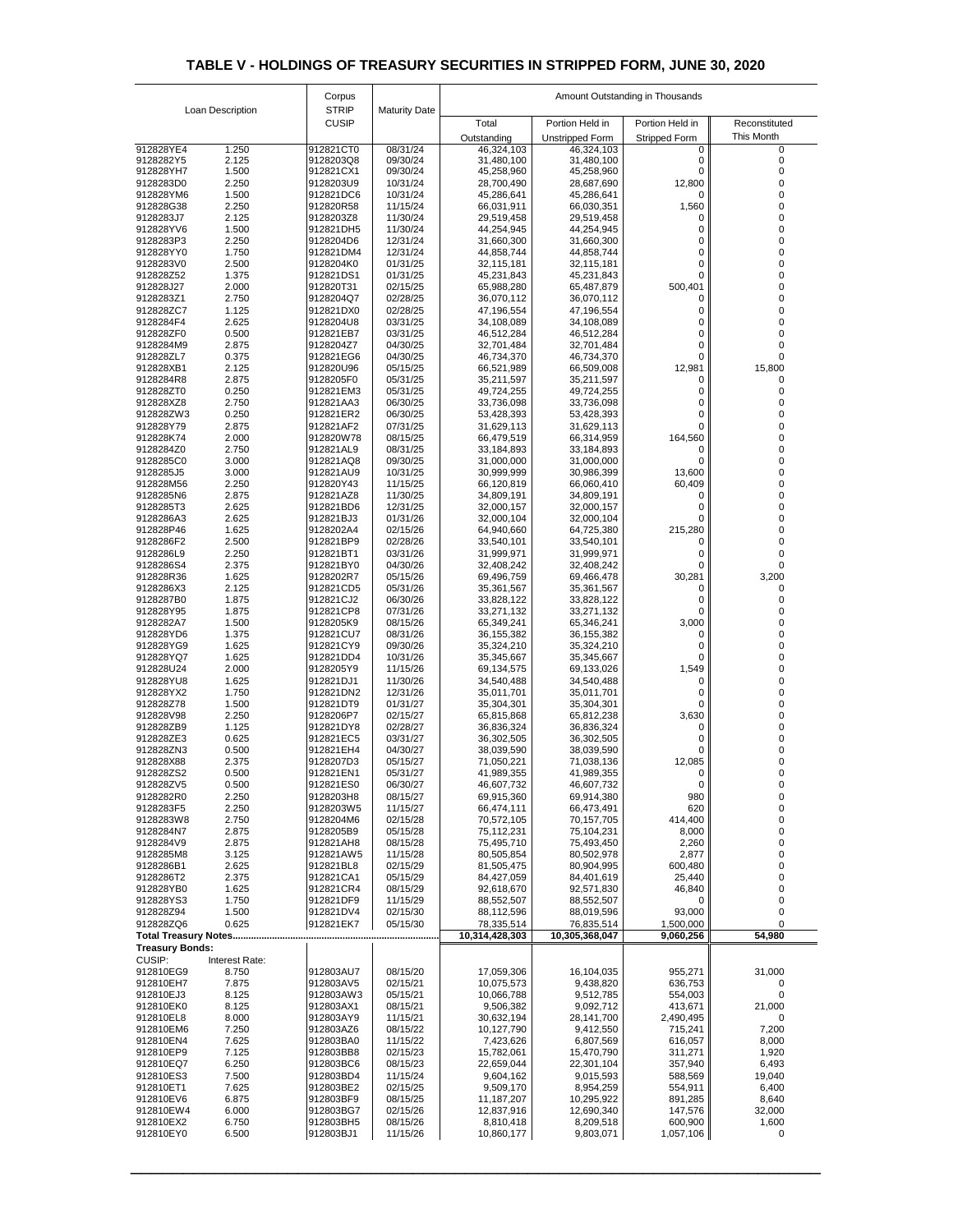|                        |                                                 | Corpus                       |                      | Amount Outstanding in Thousands |                          |                          |                      |
|------------------------|-------------------------------------------------|------------------------------|----------------------|---------------------------------|--------------------------|--------------------------|----------------------|
|                        | Loan Description                                | <b>STRIP</b><br><b>CUSIP</b> | <b>Maturity Date</b> | Total                           | Portion Held in          | Portion Held in          | Reconstituted        |
|                        |                                                 |                              |                      | Outstanding                     | <b>Unstripped Form</b>   | <b>Stripped Form</b>     | This Month           |
| 912810EZ7              | 6.625                                           | 912803BK8                    | 02/15/27             | 9,521,971                       | 9,128,425                | 393,546                  | $\mathbf 0$          |
| 912810FA1<br>912810FB9 | 6.375<br>6.125                                  | 912803BL6<br>912803BM4       | 08/15/27<br>11/15/27 | 9,196,756<br>22,021,339         | 7,855,353<br>20,083,060  | 1,341,403<br>1,938,279   | 11,200<br>22,400     |
| 912810FE3              | 5.500                                           | 912803BP7                    | 08/15/28             | 11,776,201                      | 11,235,285               | 540,916                  | 85,480               |
| 912810FF0<br>912810FG8 | 5.250<br>5.250                                  | 912803BV4<br>912803BW2       | 11/15/28<br>02/15/29 | 10,947,052<br>11,350,341        | 9,957,550<br>11,191,104  | 989,502<br>159,237       | 8,800<br>9,600       |
| 912810FJ2              | 6.125                                           | 912803CG6                    | 08/15/29             | 11,178,580                      | 10,586,099               | 592,481                  | 3,200                |
| 912810FM5              | 6.250                                           | 912803CH4                    | 05/15/30             | 17,043,162                      | 15,740,565               | 1,302,597                | 146,992              |
| 912810FP8<br>912810FT0 | 5.375<br>4.500                                  | 912803CK7<br>912803CX9       | 02/15/31<br>02/15/36 | 16,427,648<br>26,397,130        | 14,914,519<br>22,495,865 | 1,513,129<br>3,901,265   | 13,200<br>549,280    |
| 912810PT9              | 4.750                                           | 912803CZ4                    | 02/15/37             | 16,589,456                      | 15,915,322               | 674,134                  | 2,400                |
| 912810PU6              | 5.000<br>4.375                                  | 912803DA8<br>912803DC4       | 05/15/37<br>02/15/38 | 21,413,045                      | 20,831,267               | 581,778                  | 48,300               |
| 912810PW2<br>912810PX0 | 4.500                                           | 912803DD2                    | 05/15/38             | 22,525,149<br>25,500,123        | 21,707,204<br>24,467,091 | 817,944<br>1,033,032     | 159,488<br>410,800   |
| 912810QA9              | 3.500                                           | 912803DF7                    | 02/15/39             | 25,908,569                      | 25,055,059               | 853,510                  | 319,600              |
| 912810QB7<br>912810QC5 | 4.250<br>4.500                                  | 912803DG5<br>912803DH3       | 05/15/39<br>08/15/39 | 38,778,773<br>41,430,538        | 35,891,112<br>40,063,525 | 2,887,661<br>1,367,013   | 738,720<br>47,600    |
| 912810QD3              | 4.375                                           | 912803DJ9                    | 11/15/39             | 44,564,249                      | 40,509,695               | 4,054,554                | 97,184               |
| 912810QE1              | 4.625                                           | 912803DK6                    | 02/15/40             | 44,902,490                      | 41,038,321               | 3,864,169                | 354,720              |
| 912810QH4<br>912810SR0 | 4.375<br>1.125                                  | 912803DM2<br>912803FQ1       | 05/15/40<br>05/15/40 | 43,473,044<br>41,424,822        | 38,789,920<br>41,424,622 | 4,683,124<br>200         | 271,208<br>0         |
| 912810QK7              | 3.875                                           | 912803DN0                    | 08/15/40             | 43,213,317                      | 42,488,890               | 724,427                  | 25,520               |
| 912810QL5<br>912810QN1 | 4.250<br>4.750                                  | 912803DP5<br>912803DQ3       | 11/15/40<br>02/15/41 | 42,903,189<br>43,004,945        | 40,627,824<br>41,983,625 | 2,275,365<br>1,021,320   | 88,200<br>4,800      |
| 912810QQ4              | 4.375                                           | 912803DS9                    | 05/15/41             | 41,995,507                      | 41,258,271               | 737,236                  | $\mathbf 0$          |
| 912810QS0              | 3.750                                           | 912803DT7                    | 08/15/41             | 42,488,837                      | 41,687,371               | 801,466                  | 144,100              |
| 912810QT8<br>912810QU5 | 3.125<br>3.125                                  | 912803DU4<br>912803DV2       | 11/15/41<br>02/15/42 | 44,622,444<br>47,219,044        | 43,314,526<br>46,564,430 | 1,307,918<br>654,614     | 10,000<br>24,000     |
| 912810QW1              | 3.000                                           | 912803DX8                    | 05/15/42             | 43,918,686                      | 43,356,578               | 562,108                  | 0                    |
| 912810QX9<br>912810QY7 | 2.750<br>2.750                                  | 912803DY6<br>912803DZ3       | 08/15/42<br>11/15/42 | 41,995,432<br>41,994,009        | 40,128,487<br>38,931,571 | 1,866,945<br>3,062,439   | 79,713<br>267,440    |
| 912810QZ4              | 3.125                                           | 912803EA7                    | 02/15/43             | 41,999,759                      | 34,830,420               | 7,169,339                | 522,795              |
| 912810RB6              | 2.875                                           | 912803EC3                    | 05/15/43             | 41,999,319                      | 36,542,828               | 5,456,491                | 65,625               |
| 912810RC4<br>912810RD2 | 3.625<br>3.750                                  | 912803ED1<br>912803EE9       | 08/15/43<br>11/15/43 | 41,998,968<br>41,994,787        | 37,287,399<br>37,558,566 | 4,711,569<br>4,436,221   | 22,500<br>132,936    |
| 912810RE0              | 3.625                                           | 912803EF6                    | 02/15/44             | 41,999,879                      | 33,781,038               | 8,218,841                | 571,720              |
| 912810RG5              | 3.375                                           | 912803EH2                    | 05/15/44             | 41,992,115                      | 33,503,225               | 8,488,890                | 363,400              |
| 912810RH3<br>912810RJ9 | 3.125<br>3.000                                  | 912803EJ8<br>912803EK5       | 08/15/44<br>11/15/44 | 42,000,030<br>42,020,892        | 37,850,698<br>36,625,805 | 4,149,332<br>5,395,087   | 196,430<br>29,600    |
| 912810RK6              | 2.500                                           | 912803EL3                    | 02/15/45             | 42,000,609                      | 37,611,159               | 4,389,450                | 69,120               |
| 912810RM2<br>912810RN0 | 3.000<br>2.875                                  | 912803EN9<br>912803EP4       | 05/15/45<br>08/15/45 | 42,361,715<br>42,320,986        | 37,434,061<br>35,439,957 | 4,927,654<br>6,881,029   | 350,515<br>703,515   |
| 912810RP5              | 3.000                                           | 912803EQ2                    | 11/15/45             | 42,076,670                      | 34,971,882               | 7,104,788                | 290,796              |
| 912810RQ3              | 2.500                                           | 912803ER0                    | 02/15/46             | 40,252,169                      | 33,129,728               | 7,122,441                | 428,780              |
| 912810RS9<br>912810RT7 | 2.500<br>2.250                                  | 912803ET6<br>912803EU3       | 05/15/46<br>08/15/46 | 43,173,535<br>40,536,407        | 35,222,234<br>36,510,212 | 7,951,301<br>4,026,195   | 427,840<br>124,120   |
| 912810RU4              | 2.875                                           | 912803EV1                    | 11/15/46             | 42,948,775                      | 36,964,292               | 5,984,483                | 401,260              |
| 912810RV2<br>912810RX8 | 3.000<br>3.000                                  | 912803EW9<br>912803EY5       | 02/15/47<br>05/15/47 | 40,830,504<br>44,224,115        | 34,930,323<br>34,947,421 | 5,900,181<br>9,276,694   | 603,200<br>1,825,080 |
| 912810RY6              | 2.750                                           | 912803EZ2                    | 08/15/47             | 43,512,331                      | 32,209,253               | 11,303,078               | 275,820              |
| 912810RZ3              | 2.750                                           | 912803FA6                    | 11/15/47             | 41,228,751                      | 27,889,743               | 13,339,008               | 475,200              |
| 912810SA7<br>912810SC3 | 3.000<br>3.125                                  | 912803FB4<br>912803FD0       | 02/15/48<br>05/15/48 | 45,044,506<br>49,151,624        | 30,073,980<br>35,911,901 | 14,970,525<br>13,239,724 | 689,860<br>556,798   |
| 912810SD1              | 3.000                                           | 912803FE8                    | 08/15/48             | 50,414,781                      | 38,063,428               | 12,351,353               | 131,700              |
| 912810SE9<br>912810SF6 | 3.375<br>3.000                                  | 912803FF5<br>912803FG3       | 11/15/48<br>02/15/49 | 54,868,281<br>55,576,512        | 42,046,852<br>37,184,035 | 12,821,429<br>18,392,477 | 715,400<br>640,120   |
| 912810SH2              | 2.875                                           | 912803FJ7                    | 05/15/49             | 57,608,369                      | 39,671,701               | 17,936,668               | 1,333,516            |
| 912810SJ8              | 2.250                                           | 912803FK4                    | 08/15/49             | 63,396,357                      | 55,290,871               | 8,105,486                | 511,360              |
| 912810SK5<br>912810SL3 | 2.375<br>2.000                                  | 912803FL2<br>912803FM0       | 11/15/49<br>02/15/50 | 60,504,749<br>60,520,860        | 53,265,725<br>56,291,442 | 7,239,024<br>4,229,418   | 928,078<br>334,200   |
| 912810SN9              | 1.250                                           | 912803FP3                    | 05/15/50             | 52,904,899                      | 51,504,255               | 1,400,644                | 438,032              |
|                        | <b>Treasury Inflation-Protected Securities:</b> |                              |                      | 2,533,330,913                   | 2,229,017,733            | 304,313,179              | 18,246,554           |
| CUSIP:                 | Interest Rate:                                  |                              |                      |                                 |                          |                          |                      |
| 912828NM8              | 1.250<br>1.125                                  | 912820WF0                    | 07/15/20             | 38,073,610                      | 38,073,610               | 0                        | 0                    |
| 912828PP9<br>912828Q60 | 0.125                                           | 912820XK8<br>9128202L0       | 01/15/21<br>04/15/21 | 42,997,981<br>48,635,739        | 42,997,981<br>48,635,739 | 0<br>0                   | 0<br>0               |
| 912828QV5              | 0.625                                           | 912820YP6                    | 07/15/21             | 40,777,573                      | 40,777,573               | 0                        | 0                    |
| 912828SA9              | 0.125                                           | 912820ZS9                    | 01/15/22             | 46,764,733                      | 46,764,733               | 0                        | 0                    |
| 912828X39<br>912828TE0 | 0.125<br>0.125                                  | 9128206Y8<br>912820RP4       | 04/15/22<br>07/15/22 | 46,850,752<br>45,719,300        | 46,850,752<br>45,719,300 | 0<br>0                   |                      |
| 912828UH1              | 0.125                                           | 912820A64                    | 01/15/23             | 45,544,172                      | 45,544,172               | 0                        | 0                    |
| 9128284H0<br>912828VM9 | 0.625<br>0.375                                  | 9128204W4<br>912820G43       | 04/15/23<br>07/15/23 | 48,553,130<br>45,177,839        | 48,553,130<br>45,177,839 | $\mathbf 0$<br>0         | 0                    |
| 912828B25              | 0.625                                           | 912820K71                    | 01/15/24             | 45,039,613                      | 45,039,613               | 0                        |                      |
| 9128286N5              | 0.500                                           | 912821BV6                    | 04/15/24             | 32,747,956                      | 32,747,956               | $\mathbf 0$              |                      |
| 912828WU0<br>912828YL8 | 0.125<br>0.125                                  | 912820P35<br>912821DA0       | 07/15/24<br>10/15/24 | 44,286,113<br>35,188,852        | 44,286,113<br>35,188,852 | 0<br>0                   | 0                    |
| 912810FR4              | 2.375                                           | 912803CN1                    | 01/15/25             | 38,094,509                      | 38,094,509               | 0                        |                      |
| 912828H45<br>912828ZJ2 | 0.250<br>0.125                                  | 912820S65<br>912821EE1       | 01/15/25<br>04/15/25 | 44,385,352<br>35,527,622        | 44,385,352<br>35,527,622 | 0<br>$\mathbf 0$         |                      |
| 912828XL9              | 0.375                                           | 912820W29                    | 07/15/25             | 44,336,159                      | 44,336,159               | 0                        | 0                    |
| 912810FS2              | 2.000                                           | 912803CW1                    | 01/15/26             | 25,841,551                      | 25,841,551               | 0                        | 0                    |
| 912828N71<br>912828S50 | 0.625<br>0.125                                  | 912820Z59<br>9128203A3       | 01/15/26<br>07/15/26 | 45,782,629<br>39,414,384        | 45,782,629<br>39,414,384 | $\overline{0}$<br>0      | 0<br>0               |
| 912810PS1              | 2.375                                           | 912803CY7                    | 01/15/27             | 20,959,782                      | 20,959,782               | $\overline{0}$           | 0                    |